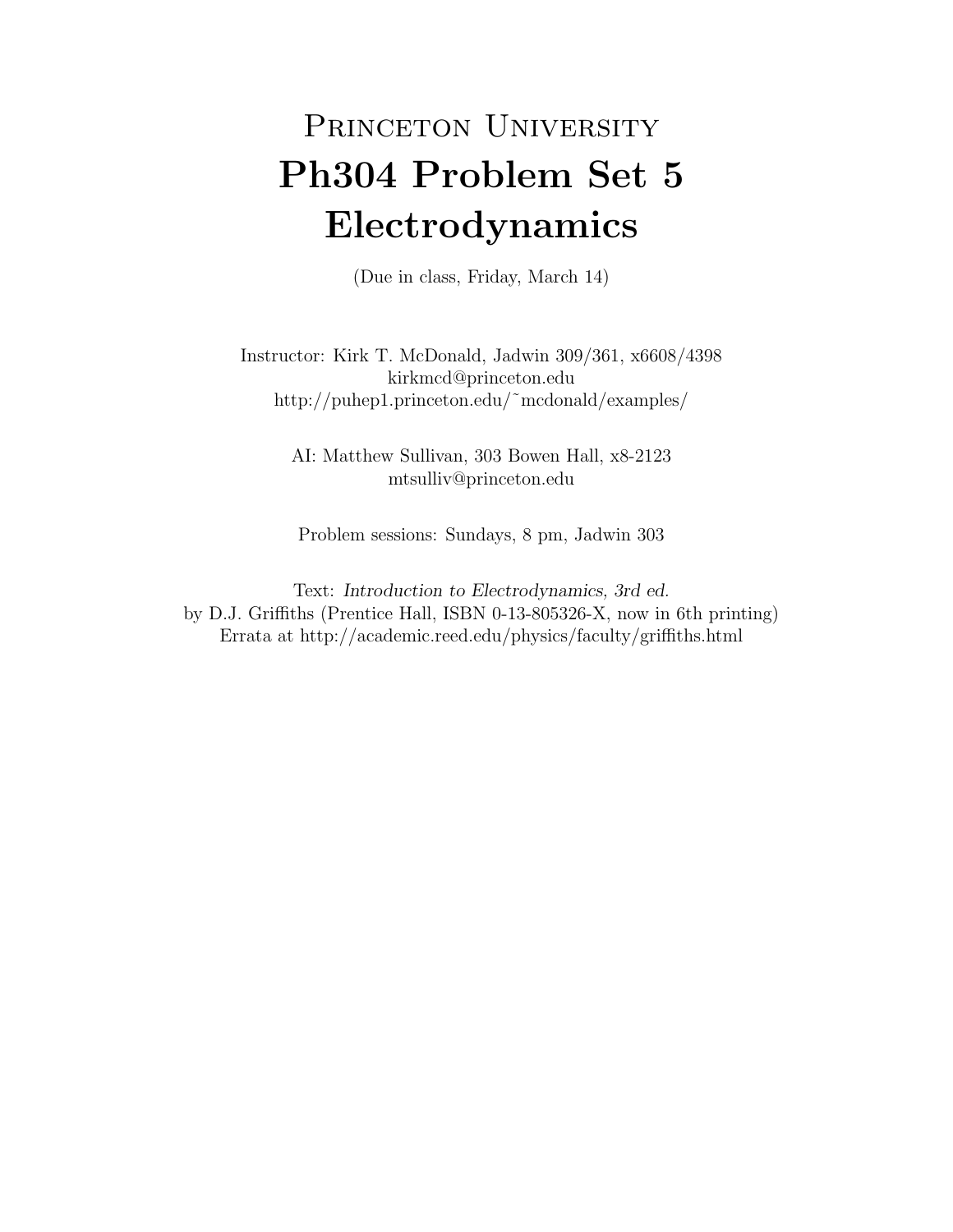Reading: Griffiths secs.  $5.1 - 5.4$ .

- 1. Griffiths' prob. 5.11.
- 2. Griffiths' prob. 5.38. Solve this problem both using Ohm's law (7.2) noting that  $J_{\perp} = 0$ , and using special relativity by going to the rest frame of the moving negative charge.
- 3. Griffiths' prob. 5.39. d) Hall also realized that his effect could be used to determine the speed  $v$  of the charges by extending the analysis of part b). The current density J is readily calculated from knowledge of the size of the sample and the current I. Express the Hall voltage in terms of  $J, B$  and a (measurable) constant  $R_H$  (the Hall coefficient). Then use Ohm's law in the form  $J = \sigma E_0$ , where  $E_0$  is the electric field (due to a battery) along the direction of the current to find an expression for the speed v. Estimate a numerical value for v, noting that for copper,  $\sigma \approx 10^8$  SI units,  $R_H \approx 10^{-10}$  SI units, and the longitudinal field  $E_0$  in Hall's experiment was about 1 V/m.

Edwin Hall was a graduate student at Johns Hopkins in 1879 when he performed his experiment, at the suggestion of Rowland. It established the sign of the charge carriers in metallic conduction as negative, and their speed as astonishingly small. The experiment was motivated by their intuition that Maxwell (who died in 1879) was wrong when he claimed (sec. 501 of his Treatise) that currents are not affected by magnetic fields, but only the conductors experience the Biot-Savart force.

A useful discussion of how the magnetic force on the conduction electrons results in a force on the positive ion lattice of the conductor is given in Am. J. Phys. 49, 493 (1981).

Note that our concept of a conductor is extended in two ways by the above discussion. First, when currents flow inside an Ohmic conductor, there must be an electric field to drive the currents. Second, when conductors are inside magnetic fields and charges are in motion, then additional electric fields may arise.

- 4. Griffiths' prob. 5.41.
- 5. Griffiths' prob. 5.42. Show also that the same result is obtained via the integral

$$
\frac{1}{2\mu_0} \int B_z^2 \; d\text{Area}
$$

over the equatorial plane of the sphere (both inside and out). This hints that the Maxwell stress tensor for magnetic fields can be written

$$
T_{ij} = \frac{1}{\mu_0} \left( B_i B_j - \frac{1}{2} \delta_{ij} B^2 \right),
$$

so that one can think of magnetic field lines as exerting a tension  $B^2/2\mu_0$  along their direction (and a pressure  $B^2/2\mu_0$  transverse to their direction), similar to that for the electric field. See our comment to Griffiths' prob. 2.38 (Set 2).